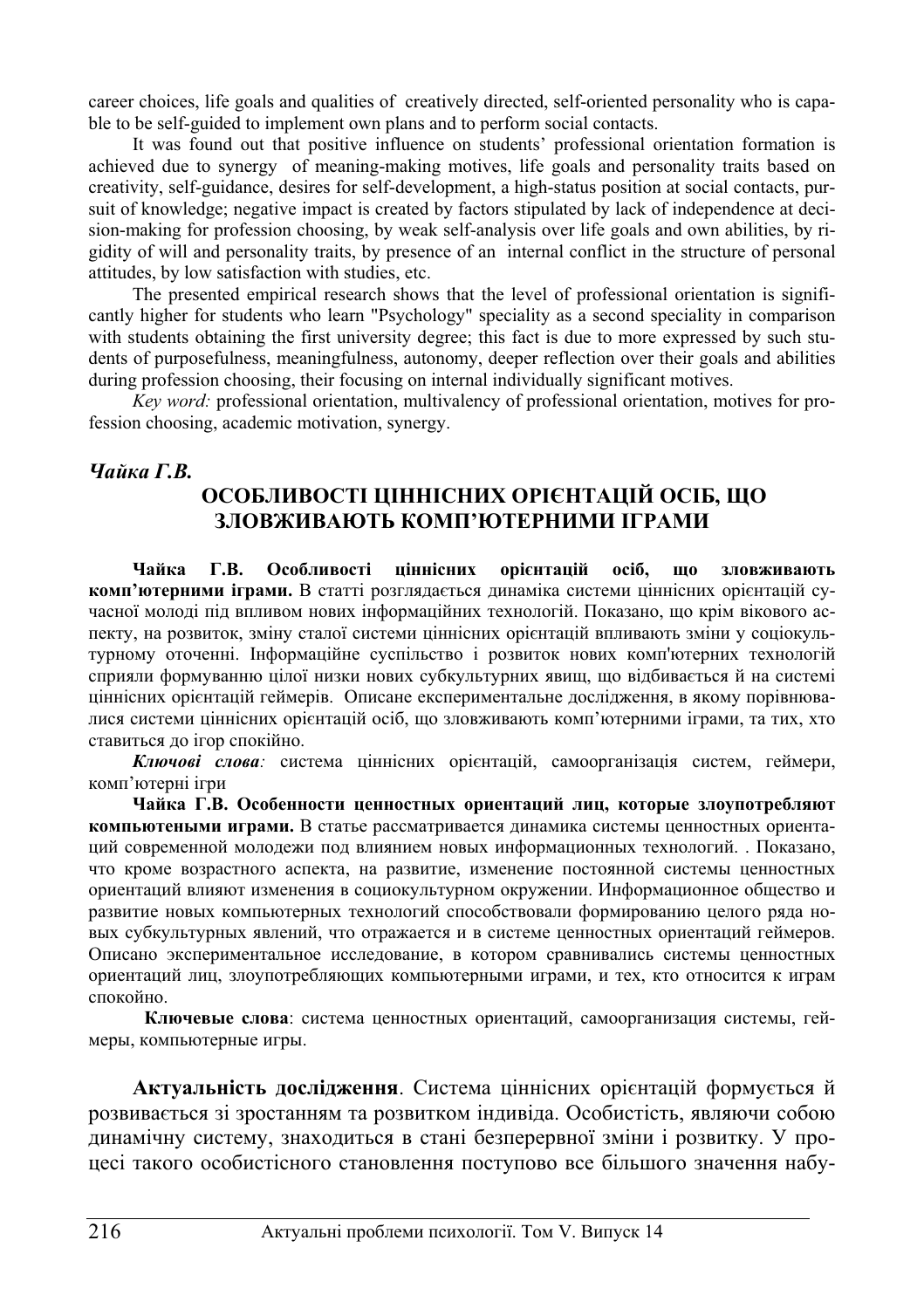вають її внутрішні рушійні сили, що дозволяють людині все більш самостійно визначати завдання і напрямки власного розвитку. Система ціннісних орієнтації особистості виступає в якості регулятора і механізму такого розвитку, визначаючи форму реалізації поставлених цілей і, при втраті ними спонукальної сили в результаті їх досягнення, стимулює постановку нових значущих цілей. У свою ɱɟɪɝɭ, ɞɨɫɹɝɧɭɬɢɣ ɪɿɜɟɧɶ ɪɨɡɜɢɬɤɭ ɨɫɨɛɢɫɬɨɫɬɿ ɩɨɫɥɿɞɨɜɧɨ ɫɬɜɨɪɸɽ ɜɫɟ ɧɨɜɿ ɩɟредумови для розвитку та вдосконалення системи її ціннісних орієнтацій [5].

Передумови для початку реального виконання системою ціннісних орієнтацій всіх своїх регулятивних функцій остаточно складаються лише в юнацькому віці. Як обґрунтовано пише Л. І. Божович, «тільки в юнацькому віці моральний світогляд починає являти собою таку стійку систему моральних ідеалів і принципів, яка стає постійно діючим спонукальником, опосередковуючи всю поведінку, діяльність, ставлення до навколишньої дійсності й до самого себе» [1]. На думку В. Франкла, саме в юнацькому віці питання про сенс життя най**більш часте і особливо насущне [4]. Поява потреби у визначенні своїх життєвих** цілей, знаходженні свого місця в житті стає характерним саме для цього віку. В юнацькому віці складається власний світогляд людини, що створює можливість формування внутрішньої, автономної системи цінностей.

Але, крім вікового аспекту, на розвиток, зміну сталої системи ціннісних орієнтацій впливають зміни у соціокультурному оточенні.

Ствердження постіндуєтріального суспільства привнесло в науку, культуру і свідомість людини нове розуміння реальності. На відміну від попередньоiо, класичного підходу, історія природи нашої планети і соціокультурної еволюції постає не лінійною, впорядкованою, а чередою криз, катастроф, соціальних заворушень, які перемежовуються періодами стабільного поступу. Кожна людина безпосередньо відчуває нестабільність економічного та соціального життя, породженого динамікою глобального світу. В сучасному погляді на оточуючу дійсність зазначені явища – не близький апокаліпсис, не кінець світу, а необхідна складова вічного саморозвитку об'єктивного світу, який постає складною нелінійною системою. Процеси самоорганізації таких систем набули статусу синергетичних, що сьогодні найбільшою мірою відповідає логіці розвитку соціуму, який вражає своєю непередбачуваністю [2].

Виключну гостроту цивілізаційній ситуації надає сучасний стрімкий розвиток інформаційних технологій. В останні десятиліття вплив соціокультурного середовища на формування системи цінностей індивіда все більшою мірою опосередковується засобами масової інформації. У роботах А. Маслоу, Г. Оллпорта, П. Массена і співавторів, Ю. А. Шерковіна, А. В. Шарікова і Е. А. Баранової розглядаються питання, пов'язані зі впливом на формування системи цінностей особистості насамперед електронних ЗМІ - телебачення, радіо, а також системи Інтернет. Особлива увага при цьому приділяється проблемі пасивного і некритичного прийняття особистістю цінностей так званої «масової культури».

Iнформаційне суспільство і розвиток нових комп'ютерних технологій сприяли формуванню цілої низки нових субкультурних явищ. Одним із таких явищ стала субкультура геймерів, основою для якої став новий світ, альтерна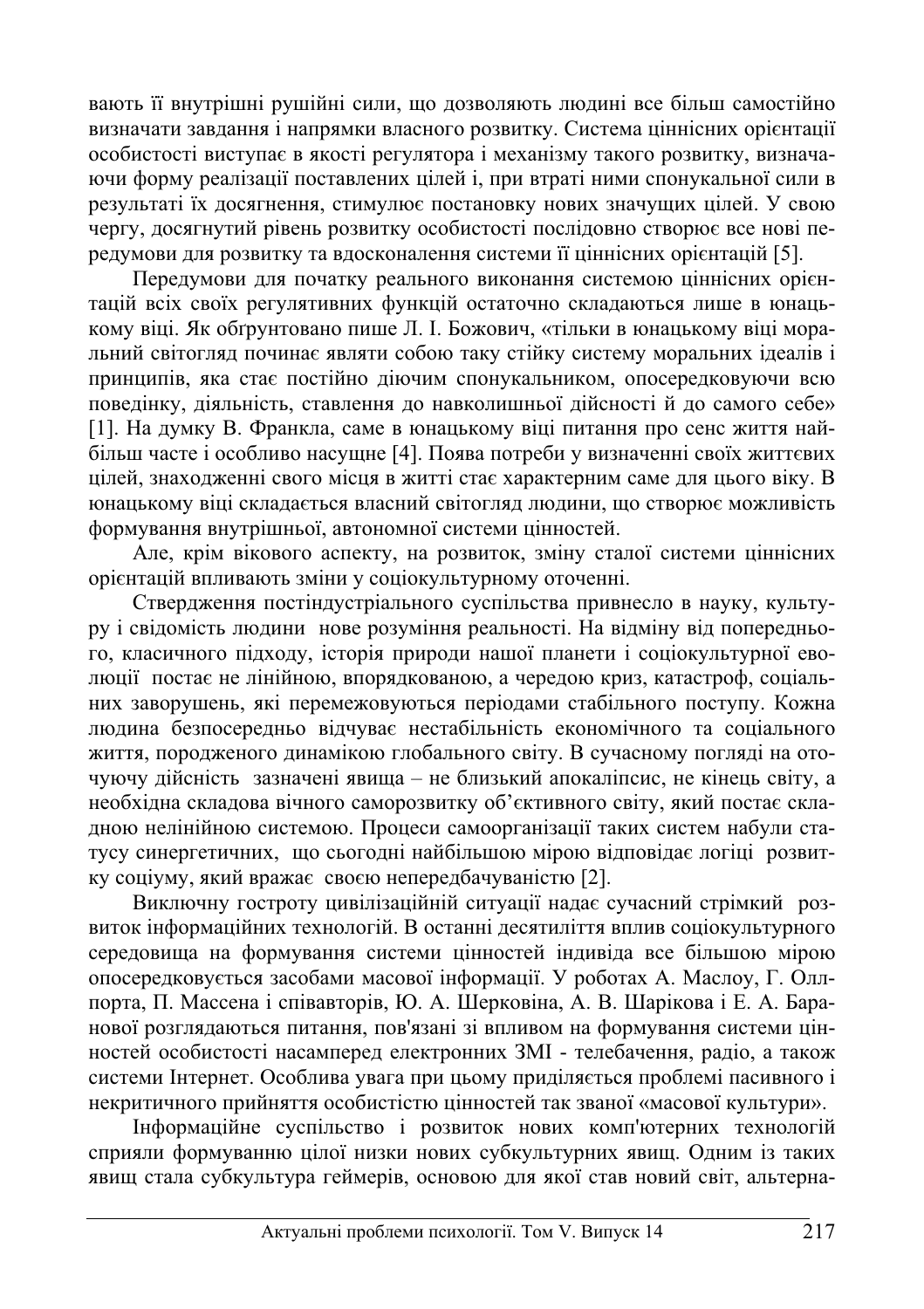тивний реальному, створений людиною за допомогою сучасних технологій -«віртуальна реальність».

.<br>Розповсюлження комп'ютерних ігор в культурному просторі зустрічає неоднозначну реакцію з боку дослідників, що, в першу чергу, пов'язано з різними аспектами їх впровадження в повсякденне життя людини. Ігрова діяльність у віртуальній реальності має здатність задовольняти широкий спектр соціальних потреб людини, окрім, звичайно, базових, фізіологічних: потреба в самоповазі, самовираженні, емоціях, але найважливіше – це потреба у свободі і можливість реалізувати ту частину свого Я, яка прихована, пригнічена нормами суспільства - несвілому.

Основні учасники субкультури геймерів – підлітки та студенти. Це той вік, домінантою якого є вибір суб'єктивно важливих цінностей, побудова системи цінностей. Створена на базі цінностей, система принципів перетворюється у подальшому в життєву стратегію. Тому особливо важливо вивчати систему ціннісних орієнтацій саме молоді – гравців у комп'ютерні ігри.

Виходячи з вищесказаного автор вважає, що цікавим є вивчення особливостей ціннісних орієнтацій саме молоді, студентів, як такої групи особистостей, що перебуває з одного боку у часі перетворення, перебудови цієї системи, а з іншого – відкрита до нових ідей, нових технологій, нових технологічних та культурних лосягнень, і тому легко пілпалає піл їх вплив (як негативний, так і позитивний). Саме це і стало метою нашого дослідження.

Методика дослідження для дослідження системи ціннісних орієнтацій автором за основу була взята методика Рокіча. Такий вибір обумовлено тим, що на наш погляд, найбільш багатим і методично обґрунтованим напрямком досліджень ціннісних уявлень можна вважати дослідження, що проводилися в кінці  $60-x - 70$ -і роки в США М. Рокичем, а також в інших країнах на основі розробленого ним методу прямого ранжування цінностей. Цінність М. Рокич визначає як стійке переконання в тому, що певний спосіб поведінки чи кінцева мета існування краще з особистої чи соціальної точки зору, ніж протилежний або зворотний їм спосіб поведінки, або кінцева мета існування. Виходячи з вищесказаного автор цієї статті для дослідження ціннісних орієнтацій комп'ютерних гравців вибрала методику М. Рокіча і застосувала її в анкеті.

Як відзначає Д. О. Леонтьєв, індивідуальна ієрархія ціннісних орієнтацій, як правило, являє собою послідовність «блоків», які досить добре розмежовуються. Тому можна окремо взяти 5 домінуючіх і 5 найнижче проранжованих цінностей окремо за списком термінальних й інструментальних цінностей, та визначити, ло яких систем пінностей можна їх вілнести.

Д.О. Леонтьєв наводить інший спосіб групування цінностей, більш детальний, об'єднання в блоки відбувається за різними основами, таким чином створюються так звані полярні ціннісні системи [3]. Зокрема, серед термінальних цінностей протиставляються:

1. Конкретні життєві цінності (здоров'я, робота, друзі, сімейне життя) - абстрактні цінності (пізнання, розвиток, свобода, творчість).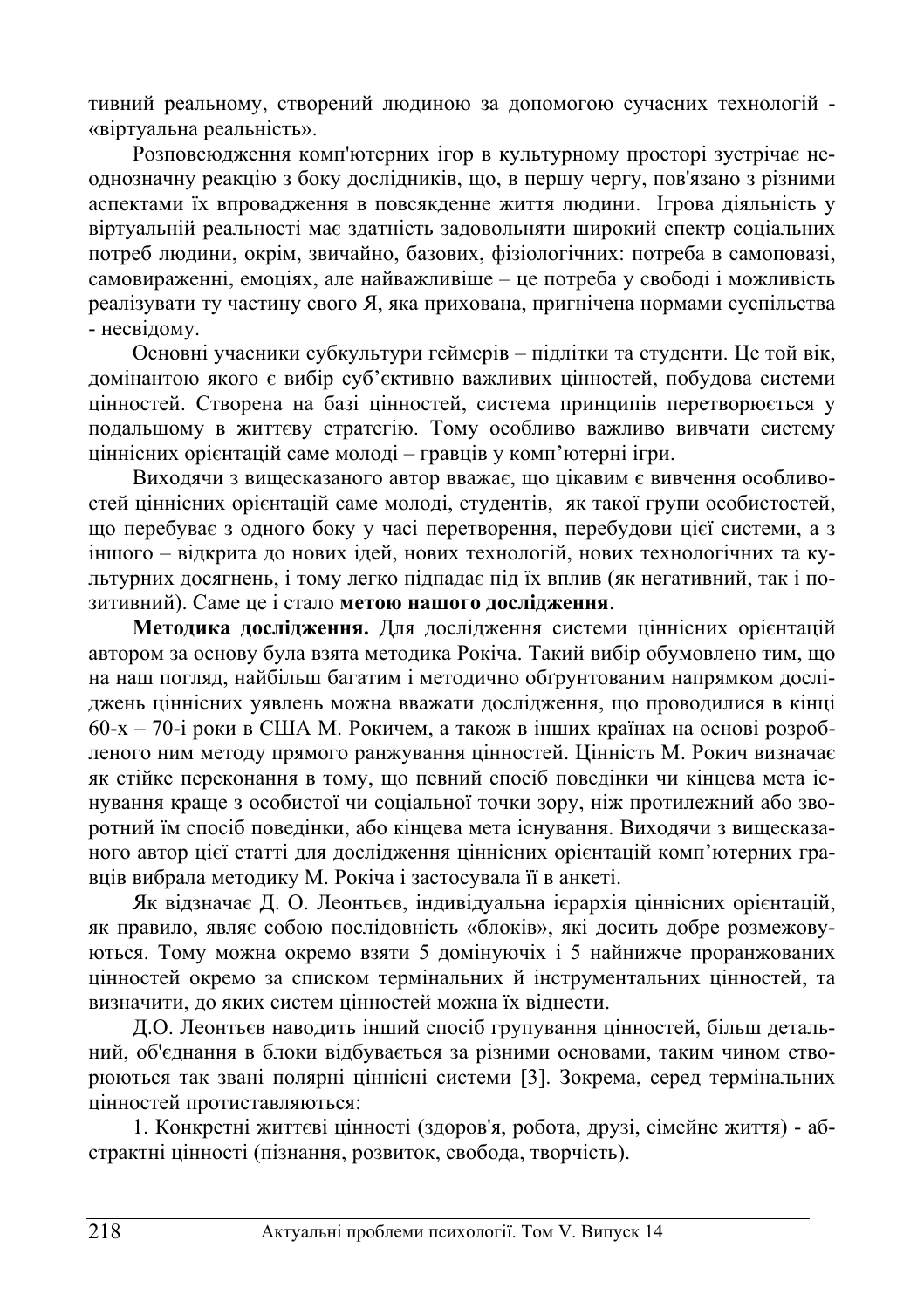2. Цінності професійної самореалізації (цікава робота, продуктивне життя, творчість, активне діяльне життя) - цінності особистого життя (здоров'я, любов, наявність друзів, розваги, сімейне життя).

3. Індивідуальні цінності (здоров'я, творчість, свобода, активне діяльне життя, розваги, впевненість у собі, матеріально забезпечене життя) – цінності міжособистісних взаємин (наявність друзів, щасливе сімейне життя, щастя інших).

4. Активні цінності (свобода, активне діяльне життя, продуктивне життя, цікава робота) – пасивні цінності (краса природи і мистецтва, впевненість у собі, пізнання, життєва мудрість).

Серел інструментальних цінностей Д. О. Леонтьєв виліляє такі лихотомії:

1. Етичні цінності (чесність, непримиренність до недоліків) – цінності міжособистісного спілкування (вихованість, життєрадісність, чуйність) – цінності професійної самореалізації (відповідальність, ефективність у справах, тверда воля, старанність).

2. Індивідуалістичні цінності (високі запити, незалежність, тверда воля) – конформістські цінності (старанність, самоконтроль, відповідальність) – альтруїстичні цінності (толерантність, чуйність, широта поглядів).

3. Цінності самоствердження (високі запити, незалежність, непримиренність, сміливість, тверда воля) – цінності прийняття інших (терпимість, чуйність, широта поглялів).

4. Інтелектуальні цінності (освіченість, раціоналізм, самоконтроль) – цінності безпосередньо-емоційного світовідчуття (життєрадісність, чесність, чуйність).

**Опис експерименту.** У дослідженні взяли участь 203 опитуваних. З них  $175 -$  учні старших класів коледжу (15-16 років), решта – студенти перших курciв університету ДУІКТ (17-18 років). Дівчат було 56, хлопців – 147. Всі досліджувані належать до юнацького віку, який характеризується відкритістю до всього нового, зокрема до нових технічних досягнень. Також цей вік характеризується підвищеною емоційністю, здатністю «з головою» захоплюватися тими чи іншими цікавими для молодої людини речами, що може з одного боку, визначити весь подальший життєвий, професійний або сімейний шлях індивіда, а з іншого боку сприяє розвитку не досить бажаних захоплень, надмірного рівня прояву захоплення або залежностей.

**Результати дослідження.** Перше анкетне запитання стосувалося часу, проведеного за комп'ютером, з комп'ютерними іграми або в Інтернеті. Студенти проводять за комп'ютером приблизно 17 годин на тиждень, більше 2,5 годин на день. Треба зауважити, що різні опитувані по-різному зрозуміли запитання. Деякі зазначили увесь час, що вони проводять за екраном, а інші - лише, той час коли вони працюють, а не бавляться. Тобто реальна цифра навіть вища, можна зі впевненістю сказати, що молодь проводить за комп'ютером не менше половини робочого дня. Але стандартне відхилення не мале, близько 14 годин. Це вказує на те, що є користувачі, що лише зрідка підходять до техніки, а є ті, хто просто «живе у комп'ютері».

В середньому опитувані грають у комп'ютерні ігри близько 5,8 годин на тиждень, або менше години на добу, не можна сказати, що це надто велика ци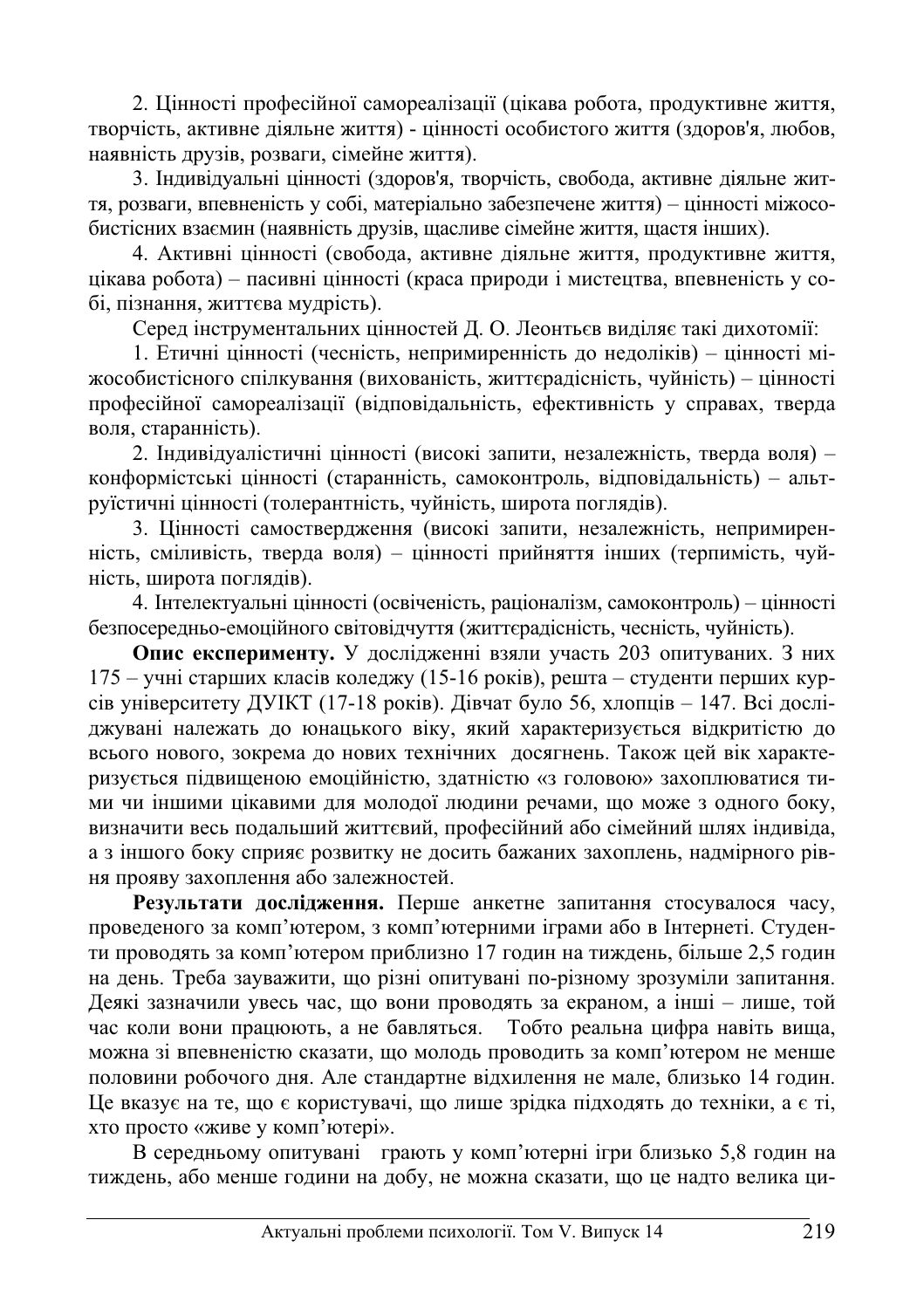фра. Проте стандартне відхилення більше 7,7 годин, перевищує середнє значення. Ще цікавіші результаті по процентилях. 25 процентиль відповідає 1 годині, що означає, що чверть опитаних грає менше години на тиждень. 50 процентиль відповідає 2 годинам, тобто половина грає менше 2 годин на тиждень. 75 процентиль – 8 годин. І тільки остання чверть опитаних грає неймовірну кількість годин. Це вказує на те, що, з одного боку, існує прошарок молоді, що ставиться абсолютно байдуже до комп'ютерних iгор. Про це свідчить і досить велика кількість тих, хто зазначає, що не любить такі ігри. З іншого боку існують і такі молоді люди, які грають понад 15 годин на тиждень, і саме у них виникають проблеми зловживання іграми.

Ми виокремили тих досліджуваних, що зловживають комп'ютерними іграми і порівняли їх систему ціннісних орієнтації з системами інших досліджуваних. Група тих, хто зловживає іграми визначається наступним чином: до середнього часу, що проводили студенти граючи (5 годин на тиждень) додається дисперсія цього часу (8 годи на тиждень). В результаті отримаємо 13 годин на тиждень за комп'ютерними іграми. Це досить значний час, майже 2 години на день, тобто майже весь вільний час. Молодих людей, що грають стільки часу, справді можна вважати такими, що зловживають комп'ютерними іграми. Всього таких виявлено 38 осіб.

Далі їх система ціннісних орієнтацій (що виявлена за методикою Рокіча) була порівняна зі системами ціннісних орієнтацій інших досліджуваних (165 осіб). В таблиці 1 дано порівняння ранжування життєвих цінностей тими студентами, що помірно ставляться до комп'ютерних ігор (група 1), і тими, що зловживають ними (група 2).

Статистичній аналіз за критерієм Стьюдента показав наступне: за шкалою життєвих цінностей досліджувані, що зловживають комп'ютерними іграми, на достовірному рівні відмінностей суттєво вище цінують показник «розваги (приємне, необтяжливе проведення часу, відсутність обов'язків)». Такий результат є досить очевидним. Цікавіше те, що такі досліджувані також суттєво вище проранжували показник «життєва мудрість (зрілість суджень та здоровий глузд, що досягаються завдяки життєвому досвіду)». З іншого боку, досліджувані, що ставляться до iгор спокійніше, більше цінують показники «здоров'я (фізичне та психічне)» та «краса природи та мистецтва (переживання прекрасного в природі та мистецтві)». Крім того, на рівні тенденцій, ця група досліджуваних більше цінує цікаву роботу та впевненість у собі.

3 отриманих даних можна зробити висновок, що комп'ютерні ігри не асоціюються зі здоровим життям. Таке ставлення досить розумне, адже і в науковій і в популярній літературі багато уваги приділяється негативному впливу комп'ютерів на зір, на хребет, поставу загалом. Описано досить багато захворювань, які притаманні саме користувачам комп'ютерної техніки. А ось показник «краса» вказує на те, що комп'ютерні ігри не вважаються красивими. І це попри те, що їх розробкою займаються цілі команди професійних митців. Більшість розроблених ігор намагаються створити атмосферу агресивну, або таємничу, похмуру i мiстичну, деякі iгри мають гумористичний, шаржовий відеоряд, i дуже рідко зу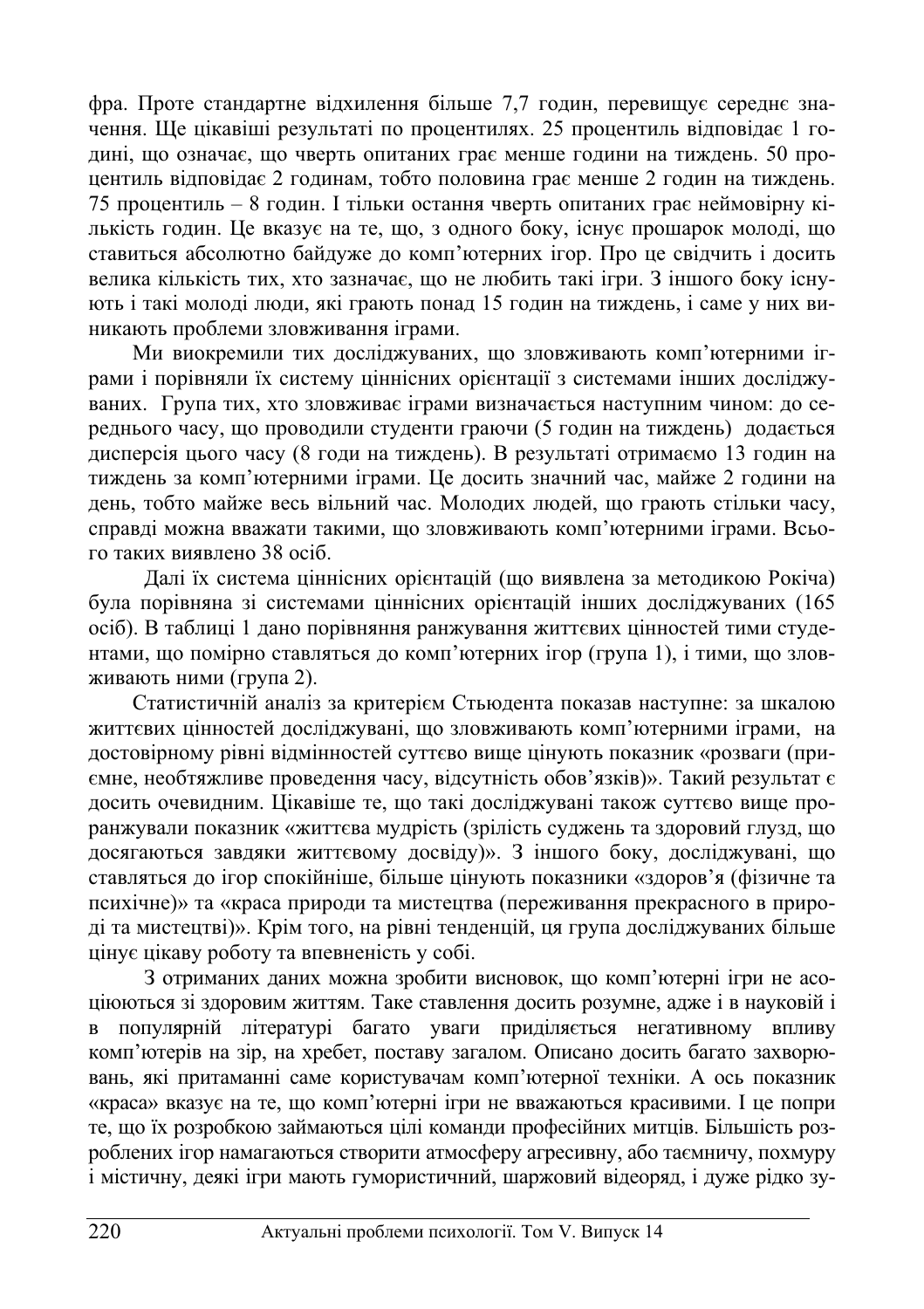стрічаються такі, про які можна сказати «яка краса!». Цей факт дуже прикрий, адже переживання прекрасного породжує цілу гамму позитивних емоцій.

*Ɍɚɛɥɢɰɹ 1* 

|                       | Група | К-сть досліджу- | Среднє зна- |
|-----------------------|-------|-----------------|-------------|
| Показник              |       | ваних           | чення       |
| Активне життя         | 1,00  | 165             | 7,9939      |
|                       | 2,00  | 38              | 7,3947      |
| Життєва мудрість      | 1,00  | 164             | 9,6646      |
|                       | 2,00  | 38              | 8,0000      |
| Здоров'я              | 1,00  | 165             | 3,5576      |
|                       | 2,00  | 38              | 4,6842      |
| Цікава робота         | 1,00  | 165             | 8,9697      |
|                       | 2,00  | 38              | 9,5526      |
| Краса природи та мис- | 1,00  | 165             | 12,6303     |
| тецтва                | 2,00  | 38              | 13,8947     |
| Любов                 | 1,00  | 165             | 6,4061      |
|                       | 2,00  | 38              | 7,3421      |
| Матеріальне забезпе-  | 1,00  | 164             | 8,5122      |
| чення                 | 2,00  | 38              | 8,7632      |
| Наявність друзів      | 1,00  | 165             | 6,2727      |
|                       | 2,00  | 38              | 6,7368      |
| Суспільне визнання    | 1,00  | 164             | 11,8598     |
|                       | 2,00  | 38              | 11,8684     |
| Пізнання              | 1,00  | 165             | 11,4727     |
|                       | 2,00  | 37              | 11,0811     |
| Продуктивне життя     | 1,00  | 165             | 11,4061     |
|                       | 2,00  | 38              | 11,8684     |
| Саморозвиток          | 1.00  | 165             | 9,1455      |
|                       | 2,00  | 36              | 9,0556      |
| Розваги               | 1,00  | 165             | 11,9152     |
|                       | 2,00  | 38              | 9,2105      |
| Свобода               | 1,00  | 165             | 8,5697      |
|                       | 2,00  | 38              | 8,6842      |
| Сімейне щастя         | 1,00  | 165             | 6,8667      |
|                       | 2,00  | 38              | 6,1316      |
| Щастя інших           | 1,00  | 165             | 12,7636     |
|                       | 2,00  | 38              | 12,2105     |
| Творчість             | 1,00  | 165             | 13,3515     |
|                       | 2,00  | 38              | 13,3158     |
| Впевненість у собі    | 1,00  | 165             | 8,2545      |
|                       | 2,00  | 38              | 9,0526      |

# Життєві пінності за метоликою Рокіча

Пояснення до таблиці: Група 1 – досліджувані що спокійно ставляться до комп'ютерних ігор Група 2 – досліджувані, що зловживають іграми. Чим менше математичне значення показника, тим більш вагомою є дана цінність для досліджуваних.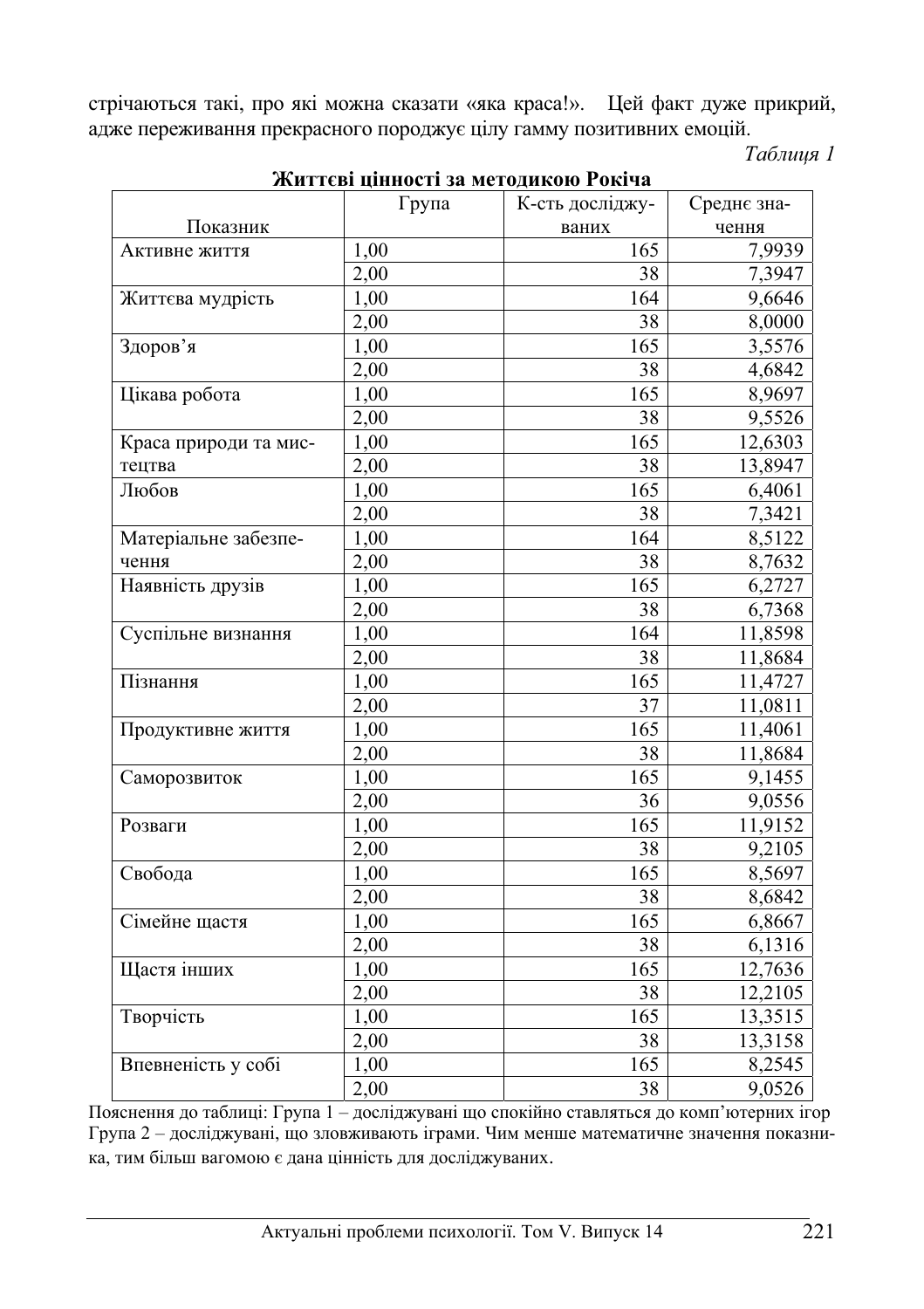У таблиці 2 наведено порівняння системи інструментальних цінностей, що притаманне молоді, яка мало грає у комп'ютерні ігри, і тих, хто зловживає ними. *Ɍɚɛɥɢɰɹ 2* 

| інструментальні цінності за методикою гокіча |       |              |             |  |
|----------------------------------------------|-------|--------------|-------------|--|
| Показник                                     | Група | К-сть дослі- | Среднє зна- |  |
|                                              |       | джуваних     | чення       |  |
| Акуратність                                  | 1,00  | 161          | 6,0807      |  |
|                                              | 2,00  | 37           | 6,4054      |  |
| Вихованість                                  | 1,00  | 161          | 4,8634      |  |
|                                              | 2,00  | 37           | 4,1622      |  |
| Високі вимоги                                | 1,00  | 161          | 13,0435     |  |
|                                              | 2,00  | 37           | 13,5676     |  |
| Почуття гумору                               | 1,00  | 161          | 6,5776      |  |
|                                              | 2,00  | 36           | 6,4167      |  |
| Дисциплінованість                            | 1,00  | 161          | 10,7205     |  |
|                                              | 2,00  | 37           | 10,1081     |  |
| Незалежність                                 | 1,00  | 161          | 8,5901      |  |
|                                              | 2,00  | 37           | 9,4595      |  |
| Непримиримість до недолі-                    | 1,00  | 160          | 13,7375     |  |
| ків                                          | 2,00  | 37           | 13,5676     |  |
| Гарна освіта                                 | 1,00  | 160          | 7,7063      |  |
|                                              | 2,00  | 37           | 8,8649      |  |
| Відповідальність                             | 1,00  | 161          | 8,4224      |  |
|                                              | 2,00  | 37           | 8,2703      |  |
| Раціоналізм                                  | 1,00  | 160          | 11,6563     |  |
|                                              | 2,00  | 37           | 11,3784     |  |
| Самоконтроль                                 | 1,00  | 161          | 8,6646      |  |
|                                              | 2,00  | 37           | 9,0541      |  |
| Сміливість                                   | 1,00  | 161          | 9,6211      |  |
|                                              | 2,00  | 37           | 10,3784     |  |
| Тверда воля                                  | 1,00  | 161          | 10,0621     |  |
|                                              | 2,00  | 37           | 10,5405     |  |
| Толерантність                                | 1,00  | 160          | 10,0875     |  |
|                                              | 2,00  | 37           | 8,7027      |  |
| Широта поглядів                              | 1,00  | 160          | 11,5938     |  |
|                                              | 2,00  | 37           | 10,2973     |  |
| Чесність                                     | 1,00  | 158          | 8,0570      |  |
|                                              | 2,00  | 37           | 7,7297      |  |
| Ефективність у справах                       | 1,00  | 160          | 10,5625     |  |
|                                              | 2,00  | 37           | 9,9730      |  |
| Чуйність                                     | 1,00  | 159          | 10,3396     |  |
|                                              | 2,00  | 37           | 10,0811     |  |

**IUOTAVIANTO ILUÍ UÍUHACTÍ JA MATAFILIAJA DALÍN**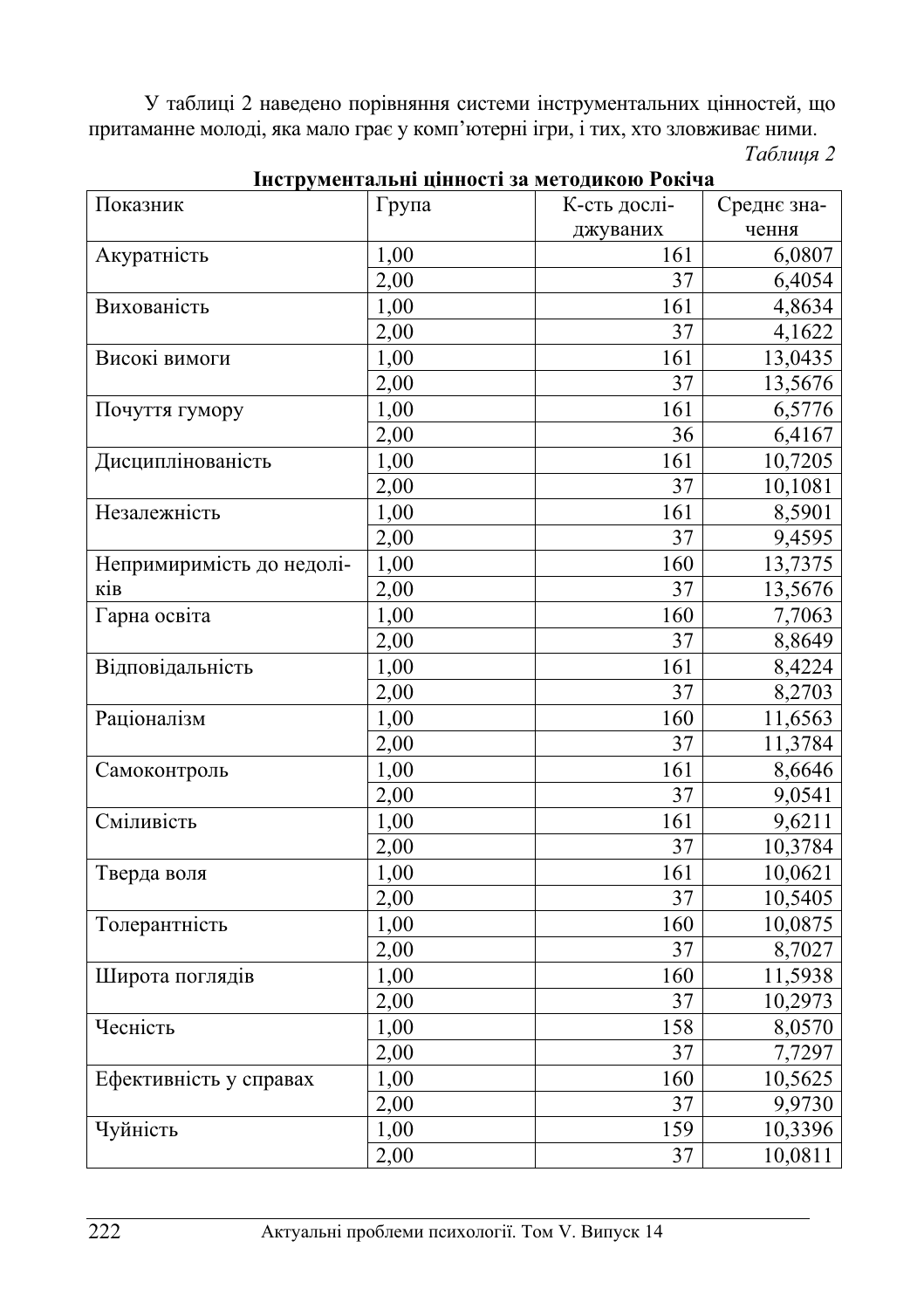Статистичній аналіз за критерієм Т-Стьюдента показав наступне. На достовірному рівні відмінностей студенти, що зловживають комп'ютерними іграми, більше цінують толерантність (терпимість до поглядів і думок інших, вміння прощати іншим їхні помилки) та широту поглядів (вміння зрозуміти чужу точку зору, поважати інші вподобання, звичаї). Друга група студентів на достовірному рівні відмінностей проранжувала вище показник «освіта» (широта знать, висока загальна культура). Крім того, на рівні тенденцій, ці досліджувані вище оцінили показники: високі стандарти (високі вимоги до життя, високі притягання), незалежність (здатність діяти самостійно, рішуче), тверда воля (вміння настояти на своєму, не відступати перед труднощами). Тобто студенти, що не зловживають комп'ютерними іграми, характеризуються як такі, що обирають інтелектуальні цінності, індивідуальні цінності та цінності самоствердження. А заповзяті геймери обирають альтруїстичні цінності, цінності прийняття інших та спілкування.

Висновки. Виходячи с вищеописаного, можна зробити такий висновок: досліджувані, що зловживають комп'ютерним іграми, ставляться до життя дещо «розслаблено». Вони бажають проводити життя за приємними справами у приємному оточенні, не брати на себе обов'язки, а просто розважатися. З іншого боку, досліджувані, що спокійно ставляться до комп'ютерних ігор, більш цілеспрямовані. Вони цінують гарну освіту, слідкують за здоров'ям, більше спрямовані на інтелектуальний і індивідуальний розвиток і самоствердження загалом.

### Список використаних джерел

- 1. Божович Л. И. Личность и ее формирование в детском возрасте. (Психологическое исследование). – М.: Просвещение, 1968. – 464 с.,
- 2. Кремень В.Г. Освіта і суспільство в парадигмі синергетичного мислення // Педагогіка і психологія, Вісник НАПН України, 2 (75) 2012.
- 3. Леонтьєв Д. А. Методика изучения ценностных ориентаций. М., 1992,  $17c.$
- 4. Франкл В. Человек в поисках смысла: Пер. С англ. И нем. М.: Прогресс,  $1990. - 368$  c.
- 5. Яницкий М.С. Ценностные ориентации личности как динамическая система. Кемерово: Кузбассвузиздат, 2000. 204с.

### **Spisok vikoristanih dzherel**

- 1. Bozhovich L. I. Lichnost' i ee formirovanie v detskom vozraste. (Psihologicheskoe issledovanie). – M.: Prosveshhenie, 1968.– 464 s.,
- 2. Kremen V.G. Osvita i suspil'stvo v paradygmi sinergetichnogo myslennja // Pedagogyka i psyhologija, Visnyk NAPN Ukrayiny, 2 (75) 2012
- 3. Leontjev D. A. Metodika izuchenija cennostnyh orientacij. M., 1992, 17 s.
- 4. Frankl V. Chelovek v poiskah smysla: Per. s angl. i nem. M.: Progress, 1990. 368 s.
- 5. Janickij M.S. Tsennostnye orientatsii lichnosti kak dinamicheskaja sistema. Kemerovo: Kuzbassvuzizdat, 2000. 204s.